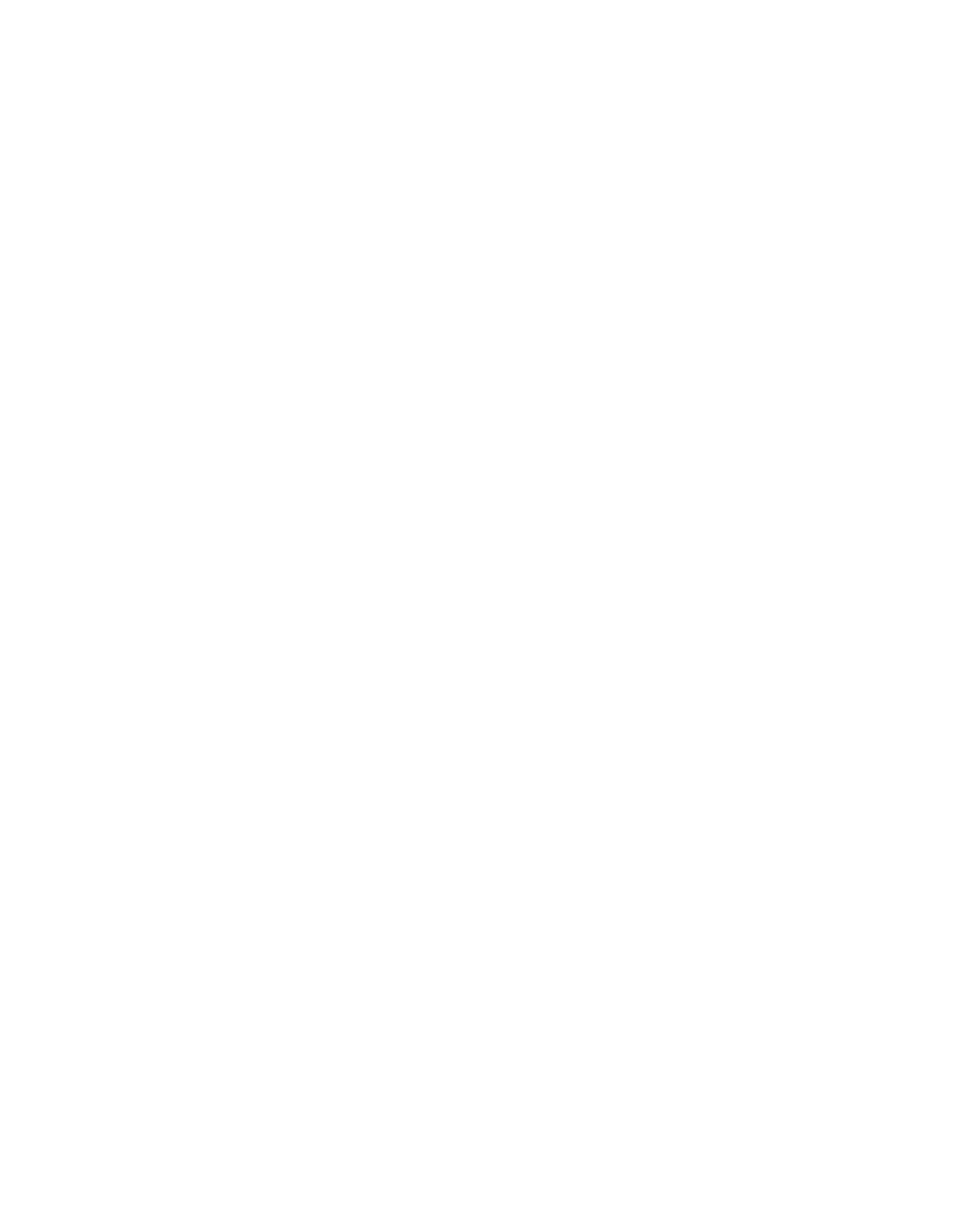*Bill 25* 

## **BILL 25**

2018

### **CANYON CREEK HYDRO DEVELOPMENT ACT**

*(Assented to , 2018)* 

#### **Preamble**

WHEREAS an application was made by Turning Point Generation for a hydro development designated as the Canyon Creek Pumped Hydro Energy Storage Project;

WHEREAS on August 2, 2018, the Alberta Utilities Commission issued Decision 22934-D01-2018 "Turning Point Generation Canyon Creek Pumped Hydro Energy Storage Project", in which it found that approval of the application would be in the public interest;

WHEREAS the Alberta Utilities Commission has reported on the application to the Lieutenant Governor in Council in accordance with section 9(5) of the *Hydro and Electric Energy Act*; and

WHEREAS section 9(6) of the *Hydro and Electric Energy Act* requires that the Executive Council cause a Bill to be prepared for the authorization of an order of the Alberta Utilities Commission for construction of the hydro development;

THEREFORE HER MAJESTY, by and with the advice and consent of the Legislative Assembly of Alberta, enacts as follows:

#### **Authorization**

**1(1)** The Alberta Utilities Commission is authorized to make an order for the construction and operation of a hydro development as described in its Decision 22934-D01-2018 "Turning Point Generation Canyon Creek Pumped Hydro Energy Storage Project" dated August 2, 2018.

**(2)** Notwithstanding section 10 of the *Hydro and Electric Energy Act*, the authorization of the Lieutenant Governor in Council is not required.